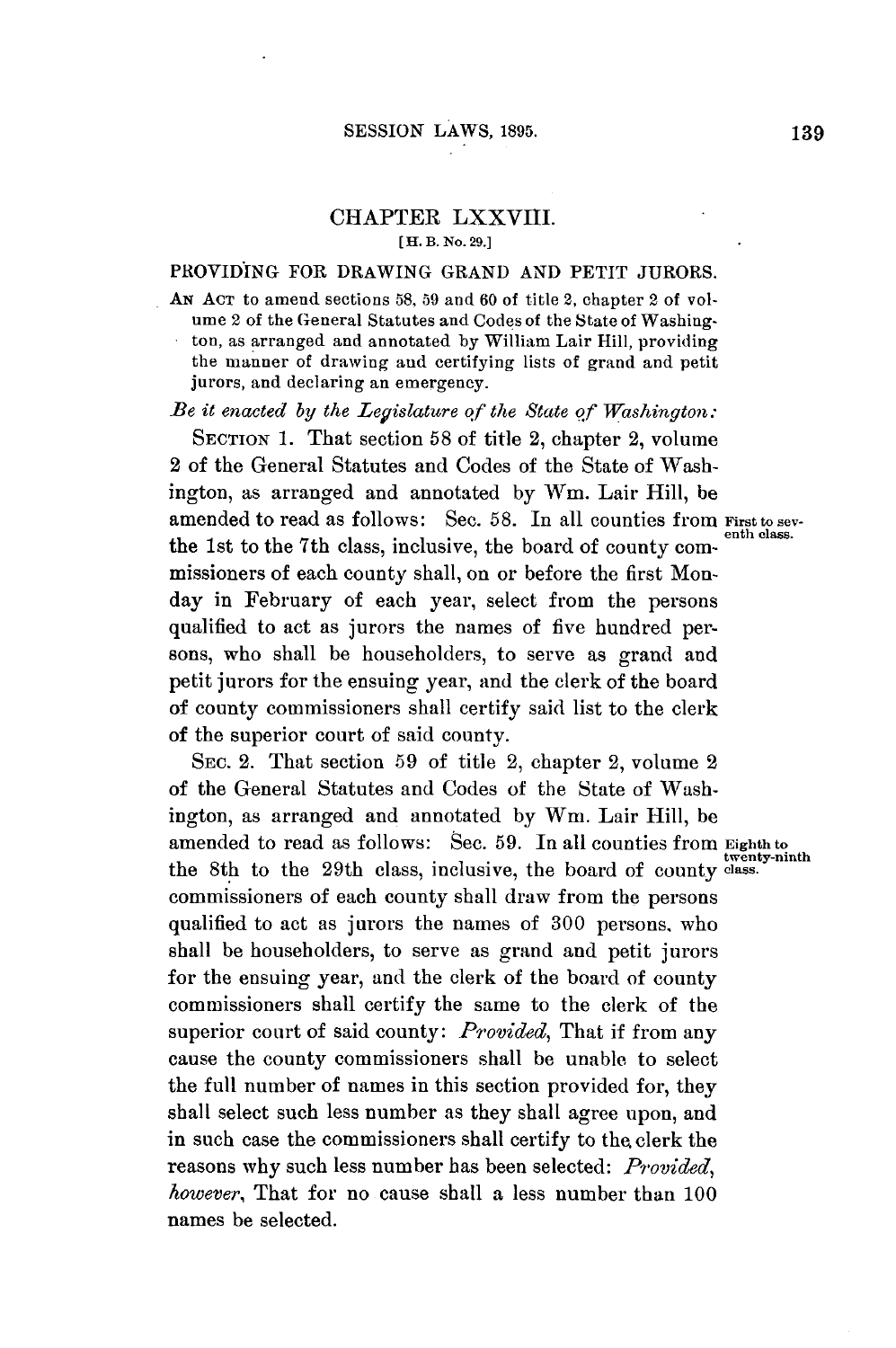SEc. **3.** That section **60** of title 2, chapter 2 of volume 2 of the General Statutes and Codes of the State of Washington, as arranged and annotated **by** Wm. Lair Hill, be amended to read as follows: Sec. 60. Until otherwise pro-<br> *Judges* may<br>
when, <br> *when*, at<br> *when*, at such times as he deems necessary, a panel of not less than twelve nor more than twenty-four grand or petit jurors, to be drawn from the last jury list certified **by** the clerk of the board of county commissioners, and the county clerk or his deputy, the sheriff and county auditor shall place ballots prepared from such list,- including therein all the names upon said list which have not previously been drawn, as hereinafter provided, in a box, and having thoroughly mixed them, the clerk or his deputy, being blindfolded, shall, in the presence of the judge, if in the county, draw therefrom the number of names required **by** the order of said **judge.** The list thus drawn shall.be certified to **by** the sheriff and auditor, and within three days the clerk shall issue to the sheriff of the county a venire containing the names of the persons thus drawn as jurors; and until **Disquali-** otherwise provided previous service as jurors within one **fication.** year shall disqualify such person for service as juror. Each ballot, as it is drawn from the box as above provided, shall be destroyed, and the name of the person so drawn shall be stricken from the list, and no person named in said list shall be drawn to serve as a juror twice in the same year: *Provided,* That if, from any cause, the jurors in said list shall have been drawn before the list for the next succeeding year shall have been prepared and certified to the clerk as aforesaid, an open venire may issue to the sheriff for the requisite number to constitute a panel of grand or petit jurors, returnable at a day and hour to be named **by** the judge: *Provided further,* That if, for any reason, the sheriff or his deputy, or the county auditor or his deputy, shall be unable to be present at said drawing the clerk or his deputy may call to his assistance any other officer of said county to assist at such drawing.

> SEC. 4. The certificate to the list drawn, as provided in the foregoing section, shall be in substantially the following form:

**140**